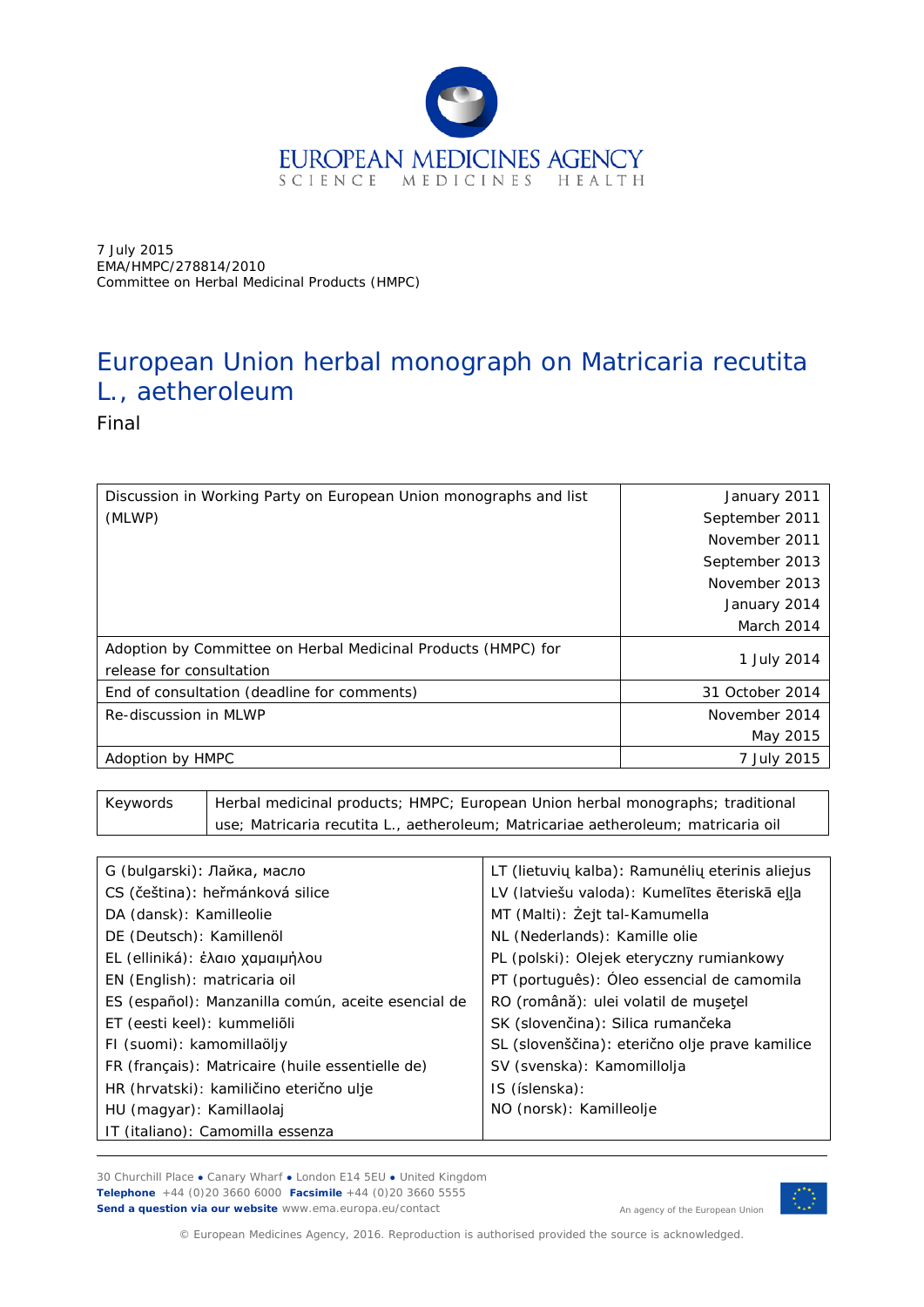# **European Union herbal monograph on** *Matricaria recutita* **L., aetheroleum**

# **1. Name of the medicinal product**

To be specified for the individual finished product.

# **2. Qualitative and quantitative composition[1,](#page-1-0) [2](#page-1-1)**

| Well-established use | <b>Traditional use</b>                                                                                 |
|----------------------|--------------------------------------------------------------------------------------------------------|
|                      | With regard to the registration application of<br>Article 16d(1) of Directive 2001/83/EC as<br>amended |
|                      | Matricaria recutita L., aetheroleum (matricaria<br>oil)                                                |
|                      | i) Herbal substance                                                                                    |
|                      | Not applicable.                                                                                        |
|                      | ii) Herbal preparation                                                                                 |
|                      | Essential oil                                                                                          |

### **3. Pharmaceutical form**

| Well-established use | <b>Traditional use</b>                                                                           |
|----------------------|--------------------------------------------------------------------------------------------------|
|                      | Herbal preparations in liquid dosage forms for<br>use as a bath additive.                        |
|                      | The pharmaceutical form should be described by<br>the European Pharmacopoeia full standard term. |

# **4. Clinical particulars**

### *4.1. Therapeutic indications*

| Well-established use | <b>Traditional use</b>                                                                                                                                                                                                                                          |
|----------------------|-----------------------------------------------------------------------------------------------------------------------------------------------------------------------------------------------------------------------------------------------------------------|
|                      | Traditional herbal medicinal product used for<br>adjuvant therapy of irritations of skin and<br>mucosae in the anal and genital region, after<br>serious conditions have been excluded by a<br>medical doctor.<br>The product is a traditional herbal medicinal |

<span id="page-1-0"></span> $1$  The declaration of the active substance(s) for an individual finished product should be in accordance with relevant herbal quality guidance.<br><sup>2</sup> The material complies with the Ph. Eur. monograph (ref.: 1836).

<span id="page-1-1"></span>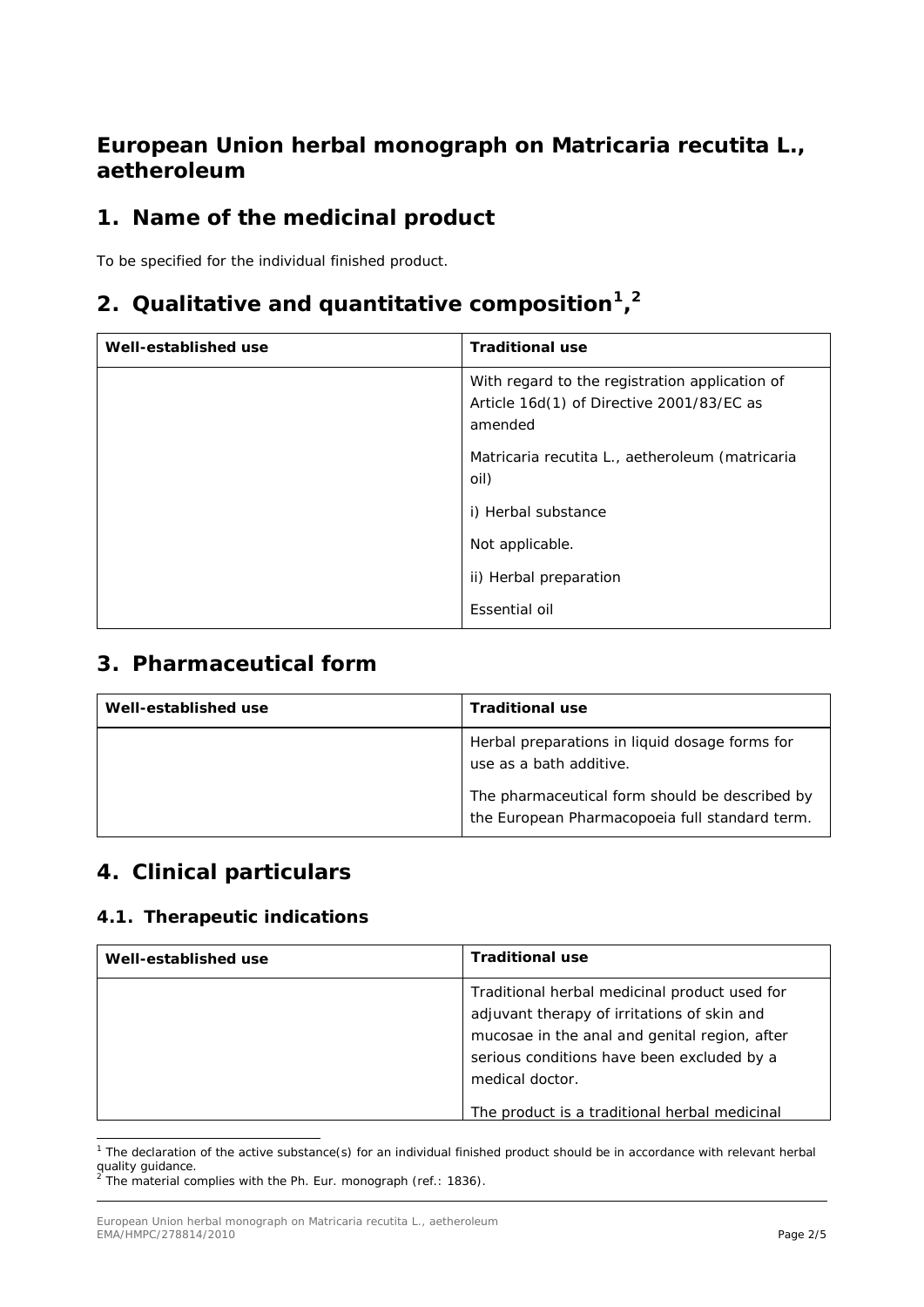| Well-established use | <b>Traditional use</b>                                                                   |
|----------------------|------------------------------------------------------------------------------------------|
|                      | product for use in the specified indication<br>exclusively based upon long-standing use. |

# *4.2. Posology and method of administration*

| Well-established use | <b>Traditional use</b>                                                                                                                                               |
|----------------------|----------------------------------------------------------------------------------------------------------------------------------------------------------------------|
|                      | <b>Posology</b>                                                                                                                                                      |
|                      | Adolescents, adults and elderly                                                                                                                                      |
|                      | Single dose                                                                                                                                                          |
|                      | Use as bath additive: $0.5 - 1$ mg per litre<br>Full bath: approximately 100 litre<br>Partial bath: 20 - 50 litre                                                    |
|                      | Average daily dose                                                                                                                                                   |
|                      | Full bath: one bath per day or every other day<br>Partial bath: one or two times per day                                                                             |
|                      | The use in children under 12 years of age is not<br>recommended (see section 4.4 'Special warnings<br>and precautions for use').                                     |
|                      | <b>Duration of use</b>                                                                                                                                               |
|                      | Duration of bath: $10 - 20$ minutes                                                                                                                                  |
|                      | If the symptoms persist longer than one week<br>during the use of the medicinal product, a doctor<br>or a qualified health care practitioner should be<br>consulted. |
|                      | <b>Method of administration</b>                                                                                                                                      |
|                      | Cutaneous use.                                                                                                                                                       |
|                      | Use as bath additive. Recommended temperature<br>of bath: $35 - 38$ °C                                                                                               |

### *4.3. Contraindications*

| Well-established use | <b>Traditional use</b>                                                                                                                                                                              |
|----------------------|-----------------------------------------------------------------------------------------------------------------------------------------------------------------------------------------------------|
|                      | Hypersensitivity to the active substance and to<br>other plants of the Asteraceae (Compositae)<br>family.                                                                                           |
|                      | Full baths are contraindicated in cases of open<br>wounds, large skin injuries, acute skin diseases,<br>high fever, severe infections, severe circulatory<br>disturbances and cardiac insufficency. |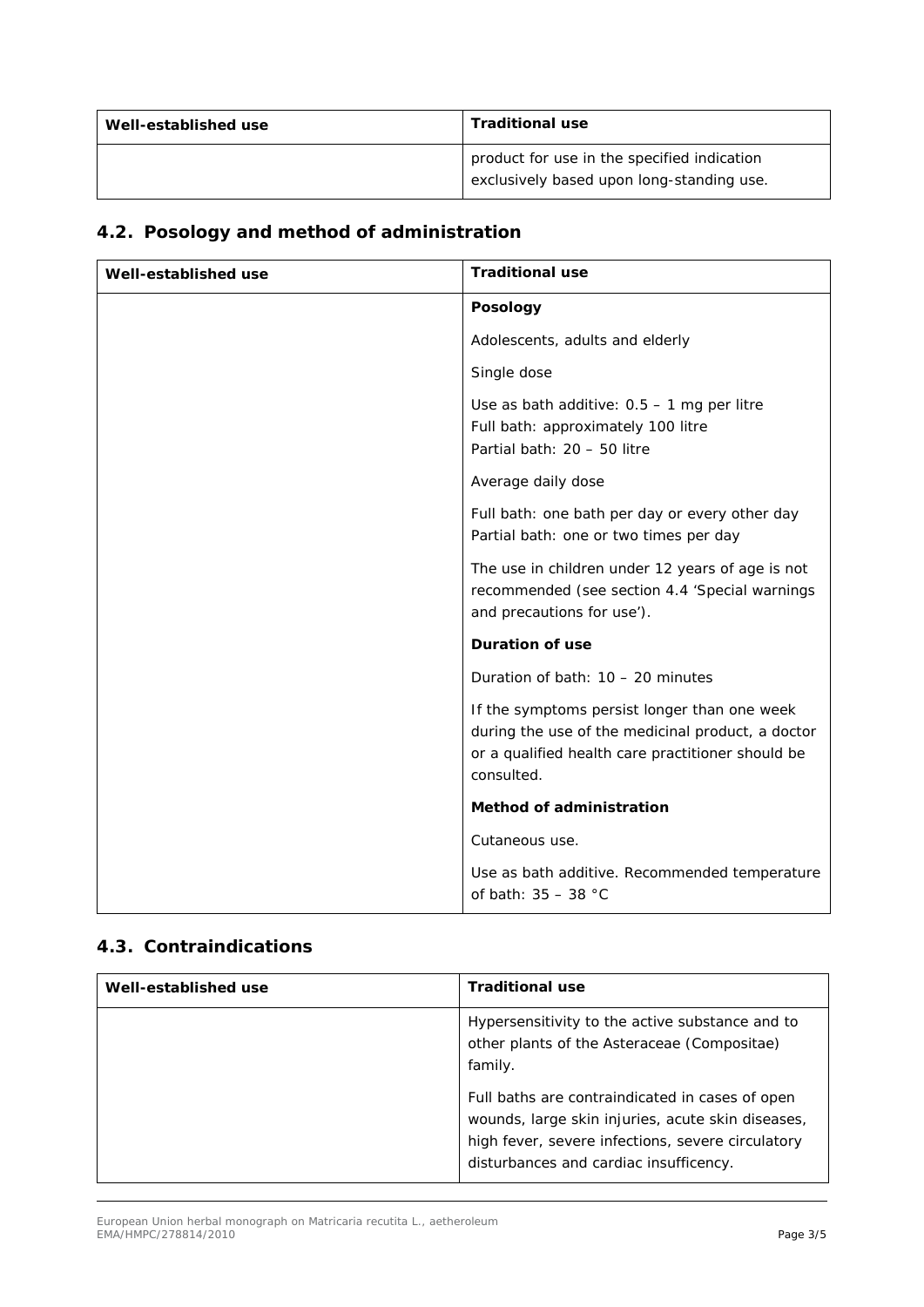| Well-established use | <b>Traditional use</b>                                                                                                                       |
|----------------------|----------------------------------------------------------------------------------------------------------------------------------------------|
|                      | Partial baths are contraindicated in cases of open<br>wounds, large skin injuries, acute skin diseases,<br>high fever and severe infections. |

#### *4.4. Special warnings and precautions for use*

| Well-established use | <b>Traditional use</b>                                                                              |
|----------------------|-----------------------------------------------------------------------------------------------------|
|                      | The use in children under 12 years of age has not<br>been established due to lack of adequate data. |

### *4.5. Interactions with other medicinal products and other forms of interaction*

| Well-established use | <b>Traditional use</b> |
|----------------------|------------------------|
|                      | None reported.         |

### *4.6. Fertility, pregnancy and lactation*

| Well-established use | <b>Traditional use</b>                          |
|----------------------|-------------------------------------------------|
|                      | Safety during pregnancy and lactation has not   |
|                      | been established. In the absence of sufficient  |
|                      | data, the use during pregnancy and lactation is |
|                      | not recommended.                                |
|                      | No fertility data available.                    |

### *4.7. Effects on ability to drive and use machines*

| Well-established use | <b>Traditional use</b>                           |
|----------------------|--------------------------------------------------|
|                      | No studies on the effect on the ability to drive |
|                      | and use machines have been performed.            |

#### *4.8. Undesirable effects*

| Well-established use | <b>Traditional use</b>                                                                                                                                                                                                                                                                                           |
|----------------------|------------------------------------------------------------------------------------------------------------------------------------------------------------------------------------------------------------------------------------------------------------------------------------------------------------------|
|                      | Hypersensitivity reactions including severe<br>allergic reaction (dyspnoea, Quincke's disease,<br>vascular collapse, anaphylactic shock) following<br>mucosal contact with liquid chamomile<br>preparations have been reported. The frequency<br>is not known.<br>If other adverse reactions not mentioned above |